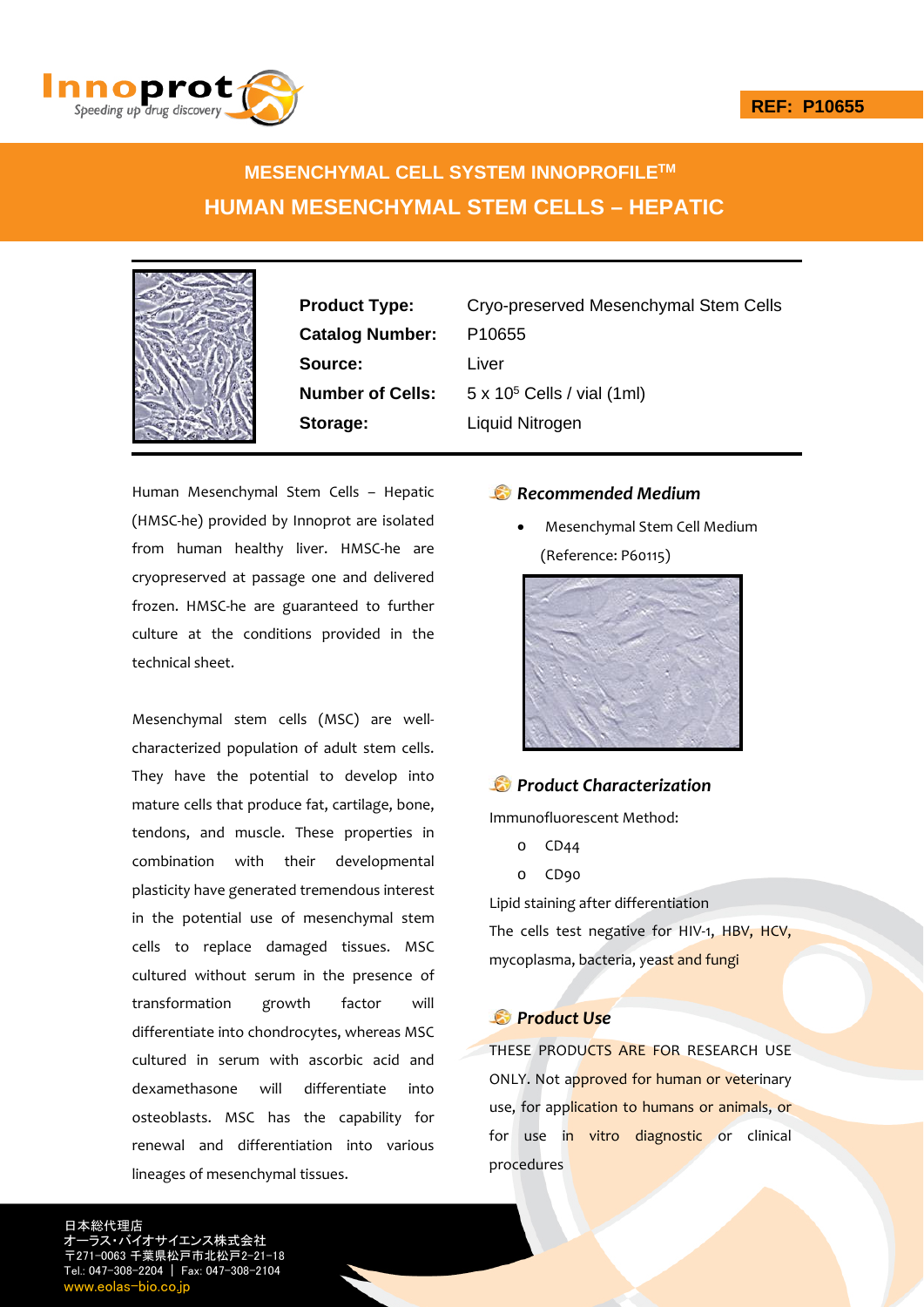

## **INSTRUCTIONS FOR CULTURING CELLS**

*IMPORTANT*: Cryopreserved cells are very delicate. Thaw the vial in a 37 ºC waterbath and return them to culture as quickly as possible with minimal handling!

#### **Set up culture after receiving the order:**

- 1. Prepare a fibronectin‐coated culture vessel (2 μg/cm2, T‐75 flask is recommended). Add 5 ml of sterile Dulbecco's phosphate buffered saline,  $Ca^{++}$  and Mg<sup>++</sup>-free to a T-75 flask and then add 150 μl of fibronectin stock solution (Cat. #P8248). Leave the vessel in a 37ºC incubator overnight.
- 2. Prepare complete medium. Decontaminate the external surfaces of medium bottle and medium supplement tubes with 70% ethanol and transfer them to a sterile field. Aseptically transfer supplement to the basal medium with a pipette. Rinse the supplement tube with medium to recover the entire volume.
- 3. Aspirate fibronectin solution and add 15 ml of complete medium to the culture vessel. The fibronectin solution can be used twice. Leave the vessel in the sterile field and proceed to thaw the cryopreserved cells.
- 4. Place the frozen vial in a 37oC water bath. Hold and rotate the vial gently until the contents completely thaw. Promptly remove the vial from the water bath, wipe it down with 70% ethanol, and transfer it to the sterile field.
- 5. Carefully remove the cap without touching the interior threads. Gently resuspend and dispense the contents of the vial into the equilibrated, fibronectin‐coated culture vessel. A seeding density of  $5,000$  cells/cm<sup>2</sup> is recommended.
- Note: Dilution and centrifugation of cells after thawing are not recommended since these actions are more harmful to the cells than the effect of residual DMSO in the culture. It is also important that cells are plated in fibronectin‐coated culture vessels to promote cell attachment.
- 6. Replace the cap or lid of the culture vessel and gently rock the vessel to distribute the cells evenly. Loosen cap, if necessary, to allow gas exchange.
- 7. Return the culture vessel to the incubator.
- 8. For best results, do not disturb the culture for at least 16 hours after the culture has been initiated. Refresh culture medium the next day to remove residual DMSO and unattached cells.
- 9. A healthy culture will display fibroblast‐ like morphology, usually in scattered single cells rather than a homogeneous bundle or sheet of cells. Cell number will double after two to three days in culture.

### **Maintenance of Culture:**

- 1. Refresh supplemented culture medium the next morning after establishing a culture from cryopreserved cells.
- 2. Change the medium every 48 hours thereafter, until the culture is approximately 50% confluent.
- 3. Once the culture reaches 50% confluency, change medium every day until the culture is approximately 90% confluent.

日本総代理店 ラス・バイオサイエンス株式会社 〒271-0063 千葉県松戸市北松戸2-21-18 Tel.: 047-308-2204 | Fax: 047-308-2104 www.eolas-bio.co.